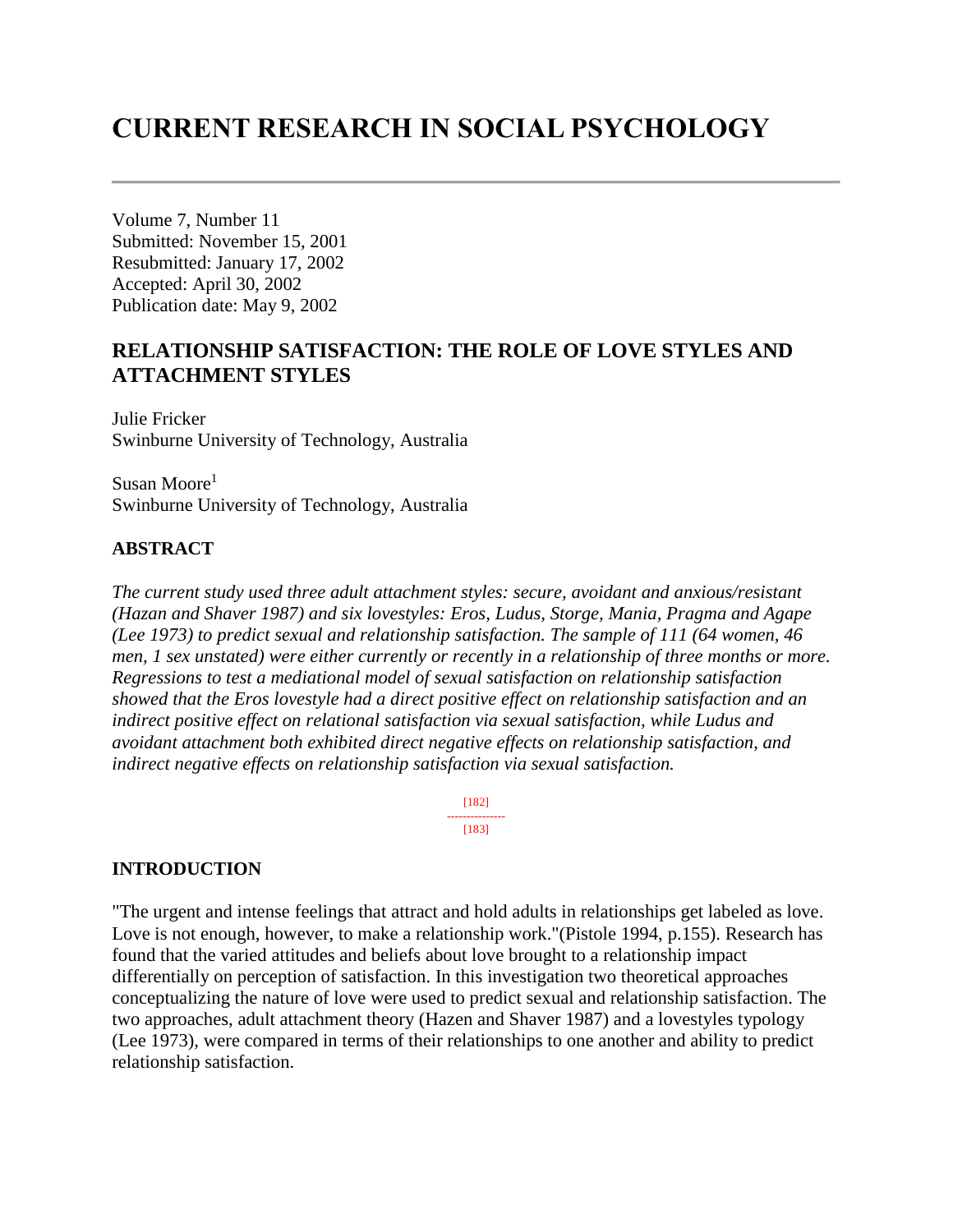The idea that adult romantic love is a process of attachment, the quality of which is related to an individual's attachment history with a caregiver has found support in a number of studies (Collins and Read 1990; Bowlby 1979; Hatfield and Rapson 1996; Hazan and Shaver 1987; Levy and Davis 1988). The theory of attachment, first described by Bowlby (1969), postulates that the emotional availability and responsiveness of parents to their infants' needs in stressful situations, especially separation, becomes the standard by which infants learn to view the world. Beliefs and expectations about the trustworthiness of others and, concurrently, whether the self is worthy of care and attention are thus developed. Within this framework it is postulated that infants and children create inner working models representing the self and others that become stable components of personality, and subsequently influence future relationships.

Using empirical methods, Ainsworth, Blehar, Waters and Wall (1978) identified three primary attachment styles: secure, avoidant and anxious/ambivalent, later renamed anxious/resistant. Following the pioneering work of Bowlby and Ainsworth et al., longitudinal studies have found evidence of these styles of attachment into the early school years (Main et al. 1985) and the adolescence (Kobak and Sceery 1988). It is the persistence of these inner-working models, where rules are set in place to regulate emotion and govern behavior, that accounts for the continuity of attachment according to the theory (Kobak and Sceery 1988).

> [183] --------------- [184]

Hazan and Shaver (1987) used attachment theory as a foundation for building an understanding of adult love. They found support for similar attachment styles in adulthood as described in infancy and predictable differences in the way love is experienced. Secure adult attachment was characterized by trust and a desire for closeness without the need to merge completely with another. In this group, the self was considered worthy of care and the partner was esteemed and expected to be responsive. Avoidantly attached adults reported discomfort with closeness and an expectation that the partner would be unresponsive. They found it difficult to trust and depend on others and so dismissed the importance of the relationship in order to keep emotions at low levels of intensity. Anxiously attached people, on the other hand, had a desire to merge with another. Their relationships were characterized by clinging and neediness, as the partner's responsiveness was uncertain. Self worth was low and the partner was often idealized. A number of subsequent studies have supported Hazan and Shaver's analysis of attachment history and working models (Collins and Read 1990; Hazan and Shaver 1987; Mikilincer and Nachshon 1991).

One of the ways that adult attachment styles can be operationalized is through Singelis, Choo and Hatfield's (1995) Love Schemas Scale. The scale includes six categories of love: secure, clingy, skittish, fickle, casual and uninterested; that have been found to exemplify the way men and women describe their experiences of love and relationships (Hatfield and Rapson 1996). Hatfield and Rapson referred to these categories as 'love schemas' or mental models of love. In this scale, the secure, clingy and skittish love schemes are conceptualized as measures of secure, anxious/resistant and avoidant adult attachment styles. The schemas are dependent on how comfortable one is with closeness and/or independence and how eager one is to be involved in romantic relationships. The first three items correspond directly to Hazan and Shaver's (1987) attachment style measure, such that secure, anxious/resistant and avoidant styles are represented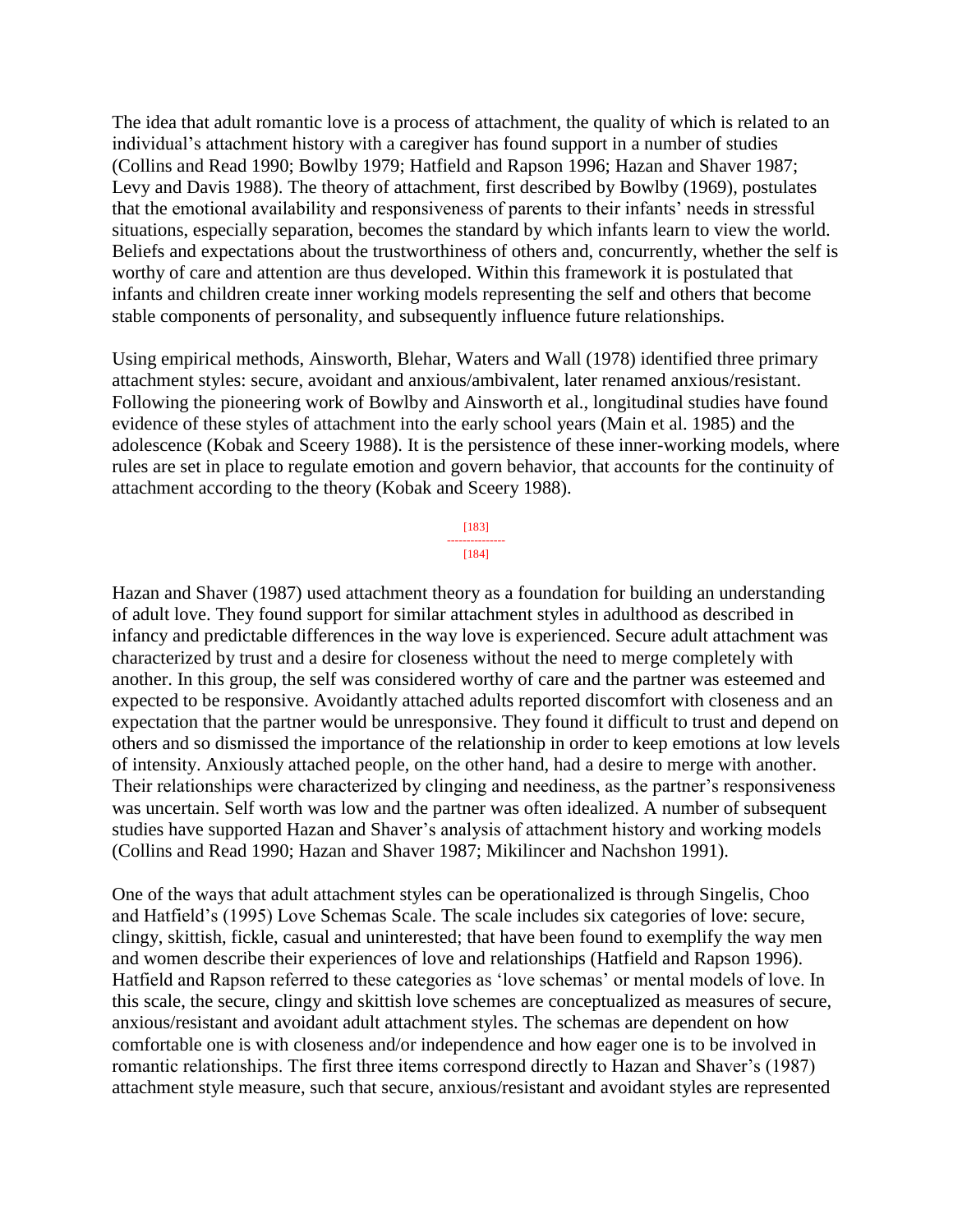by secure, clingy and skittish love schemas respectively. The remaining love schemas account for minority beliefs about love that would not otherwise be represented.

An alternative approach to classifying love can be found in Lee's (1973) lovestyles typology. He proposes that different attitudes to love, stemming, in part, from previous family experiences, influence emotions and behaviors and can be classified into six main styles. These lovestyles are named Eros, Ludus and Storge, (the primary styles), and Mania, Pragma and Agape (the secondary types).

> [184] --------------- [185]

The Eros style involves the need for an intense physical and emotional attraction and commitment to another. This lover is passionate about love itself. In contrast, Ludus is a game playing style of love where rules govern behavior and the love object is expected to understand and play by those rules. There is no genuine commitment to one partner nor is there any jealousy. In this way love can be anxiety free and fun; the way this lover believes love should be. Love can be played with multiple partners, or in a series of one after the other. Storge is a lovestyle that lacks intensity, but is deep in affection and devotion once a commitment to the relationship has been made. It is often likened to a long-term friendship where trust has been built up over time (Lee 1998).

Of the secondary lovestyles, Mania combines features of Eros and Ludus. The mix results in an obsessive, intense, possessive and anxious kind of love. The loved one is thought of continually and there is a desperate need to be loved and be reassured of that love regularly. Pragma is a mix of some of the characteristics of Ludus and Storge. These lovers see love as a practical matter of finding a lover with the demographic and personality qualities needed for compatibility and, therefore, a successful relationship. Agape combines features of Eros and Storge, making this style of lover intense and friendly. They have the added quality of altruism, thereby placing loved ones' needs before their own (Lee 1998).

The Love Attitudes Scale (LAS; Hendrick and Hendrick 1986) was devised to measure these lovestyles. It has six subscales found by factor analysis to represent the six distinct styles. Numerous studies have since supported the validity of the measure and the notion that Lee's typology encapsulates many vital elements of love experiences (Davis and Latty-Mann 1987; Frazier and Esterly 1990; Mallandain and Davies 1994; Morrow, Clarke and Brocke 1995).

It is possible that a clearer understanding of satisfaction in romantic relationships may be established by combining both the lovestyles and attachment/love schema perspectives. Indeed, Lee's empirical definitions of his lovestyles are seen by Shaver and Hazan (1988) as encompassing more than just attitudes to love. They believe that the lovestyles of Eros, Ludus and Mania subsume the other styles and have their foundations strongly embedded in attachment theory. Consistent with this, a study by Levy and Davis (1988) found significant correlations between lovestyle and attachment. Eros and Agape were positively correlated with secure attachment, while being negatively related to avoidant attachment. Ludus was positively related to avoidant attachment and negatively related to secure attachment. Finally, Mania correlated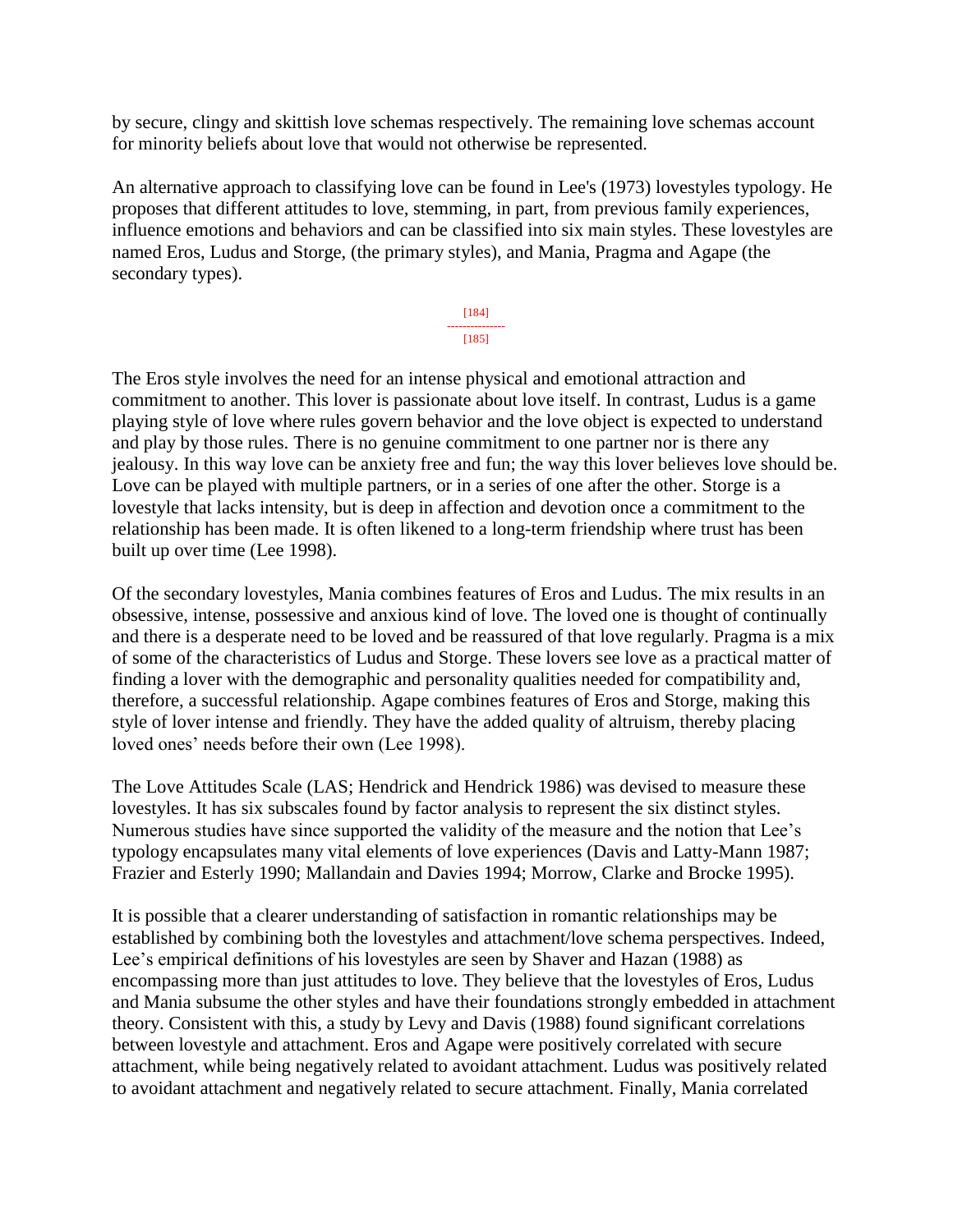positively with anxious/resistant attachment. A later study by Hendrick and Hendrick (1989) resulted in comparable findings.



The fundamental difference between these theoretical approaches is that adult attachment describes a proclivity towards adult love that is firmly rooted in early experiences of attachment, focusing on themes of intimacy and trust (Hazan and Shaver 1987). Lovestyles, on the other hand offer rich descriptions of the current beliefs adults hold about love, rather than emphasizing developmental issues. In effect, attachment styles can be seen as "the building blocks of interpersonal relationships" (Hendrick and Hendrick 1989, p.792), while the lovestyles mirror the many beliefs and attitudes about love that result. Figure 1 shows the relationship between the two approaches.



**Figure 1.** Relationships Between the Attachment Styles and the Lovestyles

Previous research using Hazan and Shaver's (1987) attachment style dimensions found a link between the three styles of attachment and relationship satisfaction (Collins and Read 1990; Hazan and Shaver 1987, 1990; Kirkpatrick and Davis 1994; Levy and Davis 1988). Greater levels of satisfaction were reported, and maintained over time, by securely attached individuals, while insecure styles (particularly avoidant), were characterized by significantly lower satisfaction, that declined over time (Keelan, Dion, and Dion 1994).

> [186] --------------- [187]

With regard to the lovestyles, a number of studies using the LAS (1986) found relationship satisfaction to be greater for high Eros and Agape scorers and lower for those who score highly on Ludus (Frazier and Esterly 1990). Similarly, Contreras et al (1996) found the strongest predictor of relationship satisfaction was passionate love (Eros), with altruistic love (Agape) also a positive predictor of satisfaction for women. Associations between the remaining styles and satisfaction were mixed.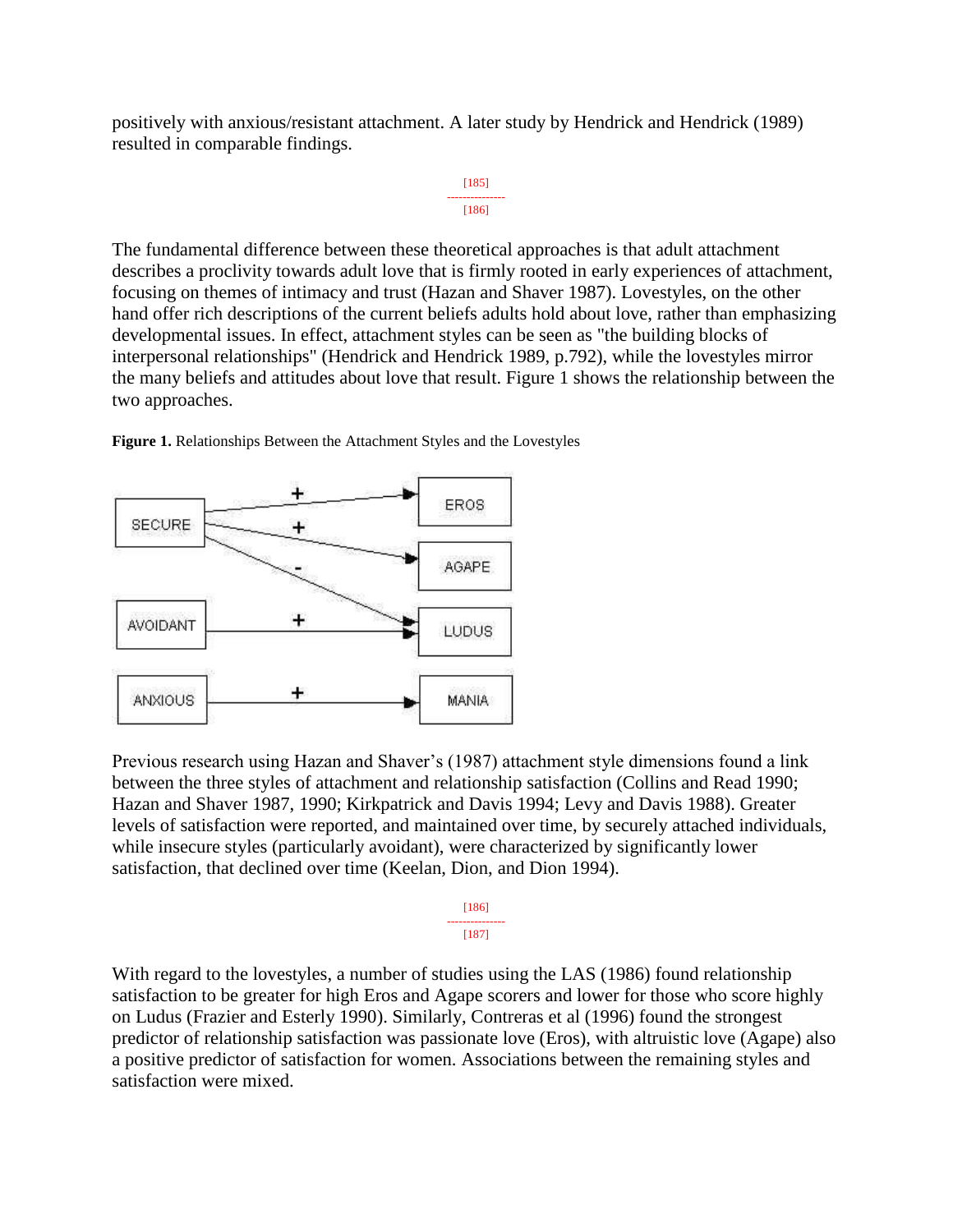In addition to these perspectives on love, scholars have recognized that a sexual component differentiates romantic relationships from other types of relationships, although the precise nature of this sexual component has not been easy to pinpoint (Hendrick and Hendrick 1987; Regan 1998). It follows that studying love and sex together should provide a more complete picture of what constitutes satisfaction in romantic relationships. Evidence indicates a strong relationship between sexual satisfaction and relationship satisfaction (Byers, Demmons and Lawrance 1998). Dissatisfaction with relationships appears to impact on sexual relations, but the extent to which sexual satisfaction affects relationship satisfaction overall is not as clearly understood. A study of the predictors of sexual satisfaction by Haavio-Mannila and Kontula (1997) revealed reciprocal love, considering sex important and monogamy affect levels of sexual satisfaction. These factors are also elements of attachment and/or lovestyle, suggesting the relevance of these theories to the study of sexual satisfaction. In addition, recent studies have found that intimacy and sexual communication influence the relationship between sexual and overall relationship satisfaction (McCabe 1999). Intimacy and communication are also integral elements of adult attachment and the lovestyle typologies. The present study continues efforts to delineate the impact of sexual satisfaction on the quality of relationships within the context of these theories.

The major aim of this study was to determine whether attachment styles or lovestyles (or a combination of both) could predict overall relationship quality. The relative importance of these two theoretical frameworks for conceptualizing romantic/love relationships was assessed through charting the relationships of the three attachment styles and the six lovestyles with overall relationship satisfaction and, through statistical regression, estimating percent of the variance accounted for by the variables comprising the two models. Expectations were that relationship satisfaction would be predicted positively by secure attachment and negatively by the two insecure attachment styles (anxious/resistant and avoidant). From the lovestyle model, it was expected that relationship satisfaction would be positively predicted by Eros and Agape, and negatively by Ludus. The role of Mania, Pragma and Storge was unclear both from a theoretical and past research perspective. Unlike previous research, the present study included the variable of sexual satisfaction along with the approaches of attachment and love style theory in the prediction of relationship satisfaction. A model in which sexual satisfaction is a proposed mediator between the attachment and love style variables and relationship satisfaction was tested (Baron and Kenny 1986).

#### [187] --------------- [188]

A secondary aim was to examine the relationships between the variables comprising the two theoretical approaches to love – attachment styles and lovestyles. Here the predictions, based on past research, were that secure attachment would be positively correlated with Eros and Agape, and negatively correlated with Ludus. Avoidant attachment was expected to positively correlate with Ludus, and anxious/resistant attachment with Mania. The relationships between Pragma, Storge and the attachment styles were not predicted, as the literature appears unclear on the potential associations . Theoretically, it might be expected that these relatively stable yet somewhat passionless lovestyles could be a function of attachment histories that combined the secure styles (relating to stability) with the insecure styles (relating to an apparent inability to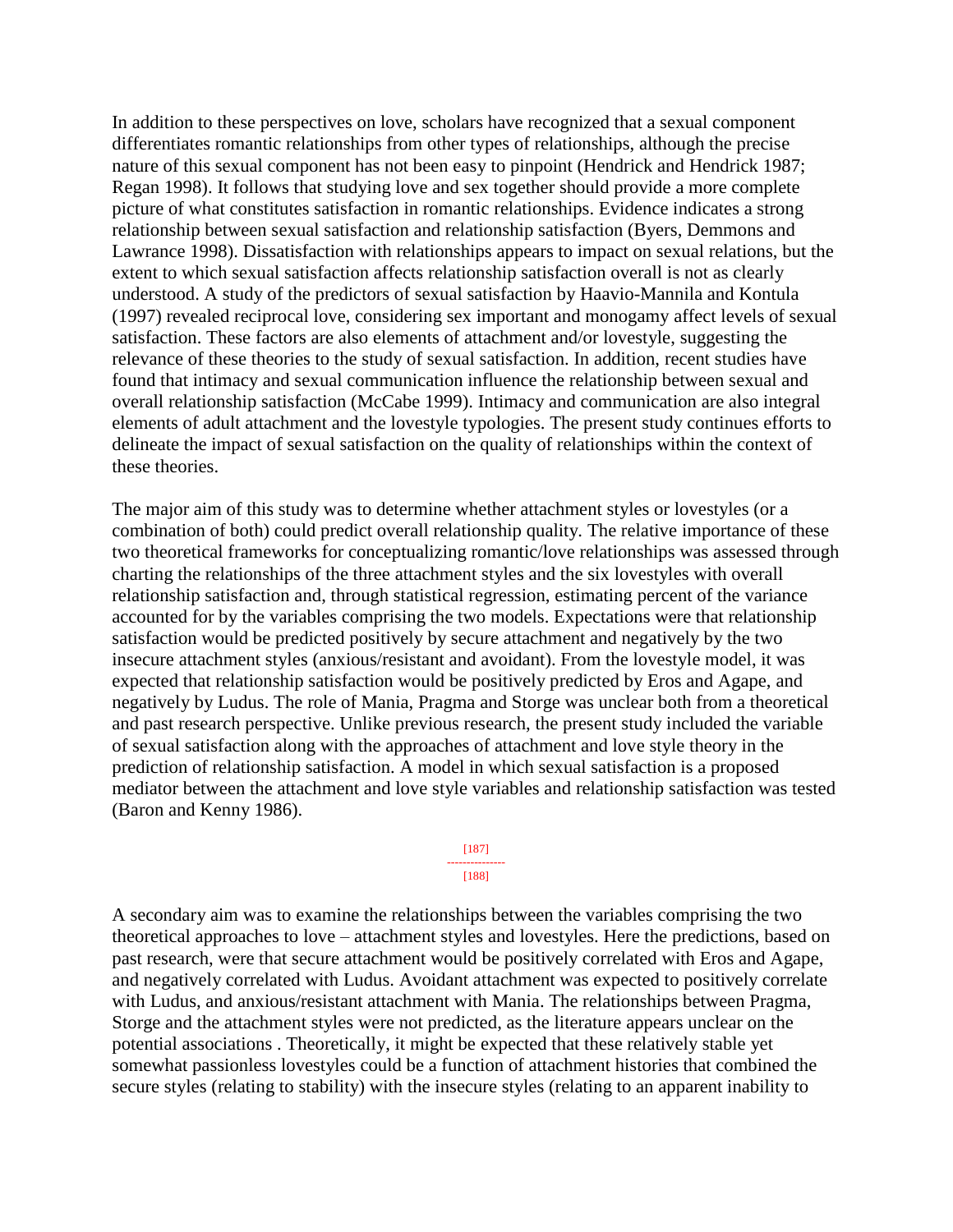invest too much intensity into the relationship). However this prediction is somewhat speculative.

## **METHOD**

## **Participants**

The sample comprised 46 men and 64 women (one sex unstated) who were currently or had recently been in a romantic relationship of three months or more. Of the 220 questionnaires distributed, 111 were returned, giving a response rate of approximately 50%. The mean age of the respondents was 38.7 years (SD = 10.6), and the age range was 20 years to 75 years. Respondents presently married or cohabiting made up 66.6% of the sample; the rest were single (including 6.4% separated or divorced). Thirty-six per cent of respondents had children. The mean length of their current or most recent relationship was  $11.5$  years (sd = 12.4).

Most of the sample (83.6%) had some tertiary education and 42.5% were employed in professional occupations. Full-time students made up 18.9% of the sample, 6.6% were not employed, and the rest were employed in full-time or part-time occupations. The majority of participants were born in Australia of Anglo-Celtic background.

### **Materials**

The questionnaire consisted of four scales described below, along with demographic questions pertaining to age, sex, marital status and other aspects of relationships, education, employment, number of children living at home and ethnicity.



*The Love Schemas Scale* ( Singelis et al. 1995). This scale is a self-report measure designed to tap the extent to which each of the six love schemas described by Hatfield and Rapson (1996) is representative of respondents' own feelings and experiences. The measure contains six one-item subscales that describe each of the schemas: secure, clingy, skittish, fickle, casual and uninterested; mentioned previously. The first three items, secure, clingy and skittish, were taken directly from the Adult Attachment Questionnaire (1987), developed by Hazan and Shaver, and they represent the adult attachment styles of secure, anxious/resistant and avoidant respectively. These items are shown in Appendix 1. Respondents rate their level of agreement for each of the items on a 5-point Likert-type scale ranging from, "Never true of me" (0%) to "Always true of me" (100%). Descriptions of the love schemas to be rated incorporate aspects of independence, closeness, and interest in romantic relationships. For example, the secure description reads as follows:

*I am comfortable with closeness and/or independence; I find it easy to get close to others and am comfortable depending on them and having them depend on me. I don't often worry about being abandoned or about someone getting too close to me.*

In addition to the scales, participants were asked to nominate which one of the love schemas best described their style of loving.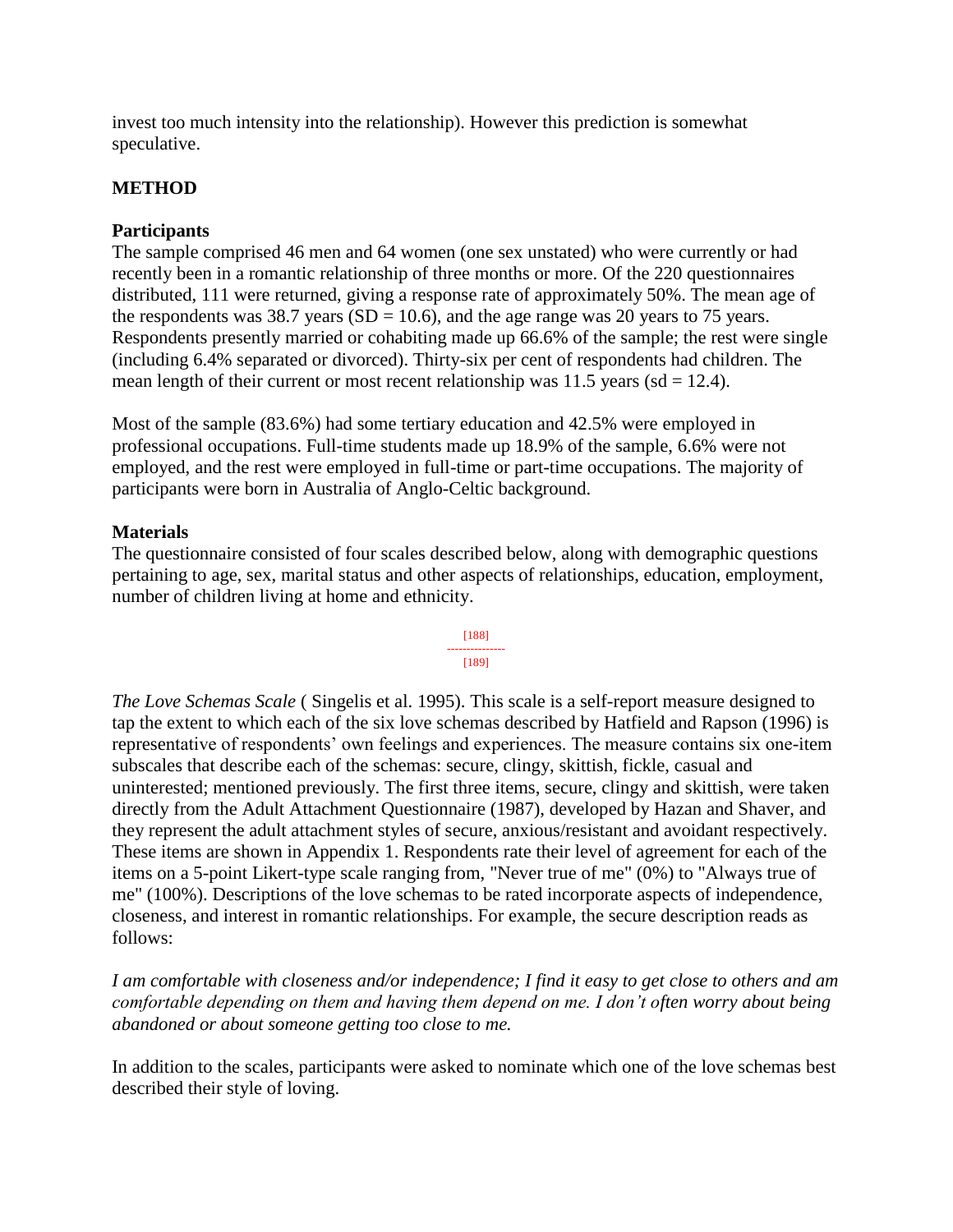*The Love Attitudes Scale.* An 18-item short version of the Love Attitudes Scale (LAS, Hendrick et al. 1998) was used to measure Lee's (1973) lovestyles. The scale consists of subscales measuring each of Eros, Ludus, Storge, Mania, Pragma and Agape. The items in each subscale are shown in Appendix 1.Each subscale has three items, and respondents are asked to rate the extent to which each item pertains to them on a 5-point Likert scale, with 1 indicating 'strongly agree' and 5 indicating 'strongly disagree'. Examples of items include: Eros - "My partner and I have the right physical chemistry"; Ludus - "I believe that what my partner doesn't know about me won't hurt him/her". Item ratings are added to form subscales in which higher scores represent higher levels of the named lovestyle. Cronbach alpha coefficients for the subscales ranged from .61 to .83 in this study.

> [189] --------------- [190]

*The Global Measure of Relationship Satisfaction.* This scale (GMREL) is a subscale of the Lawrance and Byers' (1998) Interpersonal Exchange Model of Sexual Satisfaction Scale (IEMSS). Participants are asked to rate their *overall* relationship by responding to the question, "In general, how would you describe your overall relationship with your partner?' The items consist of five 7-point bipolar scales: 'good-bad', 'pleasant-unpleasant', 'positive-negative', 'satisfying-unsatisfying' and 'valuable-worthless', with 1 indicating dissatisfaction (endorsement of the negative pole) and 7 indicating satisfaction (endorsement of the positive pole). Items are added to form a scale in which higher scores indicate greater satisfaction. Alpha reliability of the scale in this study was a high 0.95.

*The Global Measure of Sexual Satisfaction.* This scale follows the same format as the GMREL, except participants are asked to respond to the question, 'Overall, how would you rate your *sexual* relationship with your partner?' by rating the relationship on five bipolar adjective pairs as above. Again possible total scores range from 5 to 35, with higher scores indicating greater sexual satisfaction. Alpha reliability was 0.96 in the current study.

### **Procedure**

Participants were recruited from a university population and from the wider community in Melbourne, Australia. Student participation partially fulfilled a first year psychology course requirement. Several associates of the researcher agreed to administer between 10 and 20 questionnaires each to their friends and/or colleagues to enable a wide cross-section of adult participants. Clear instructions as to the purpose of the study, anonymity, confidentiality and the time commitment needed (20 minutes) to complete the questionnaires were provided on an information sheet. In an effort to encourage honest answers, respondents were instructed not to include their partners in the activity, but partners were permitted to complete their own questionnaire. Questionnaires were returned anonymously in individual mail-back envelopes.

## **RESULTS**

### **Relationships between Lovestyles and Attachment Styles**

As predicted, the secure attachment style was associated with Eros ( $r = 0.27$ ;  $p < 0.01$ ), and the anxious style with Mania ( $r = 0.32$ ,  $p < 0.01$ ). There was, however no significant association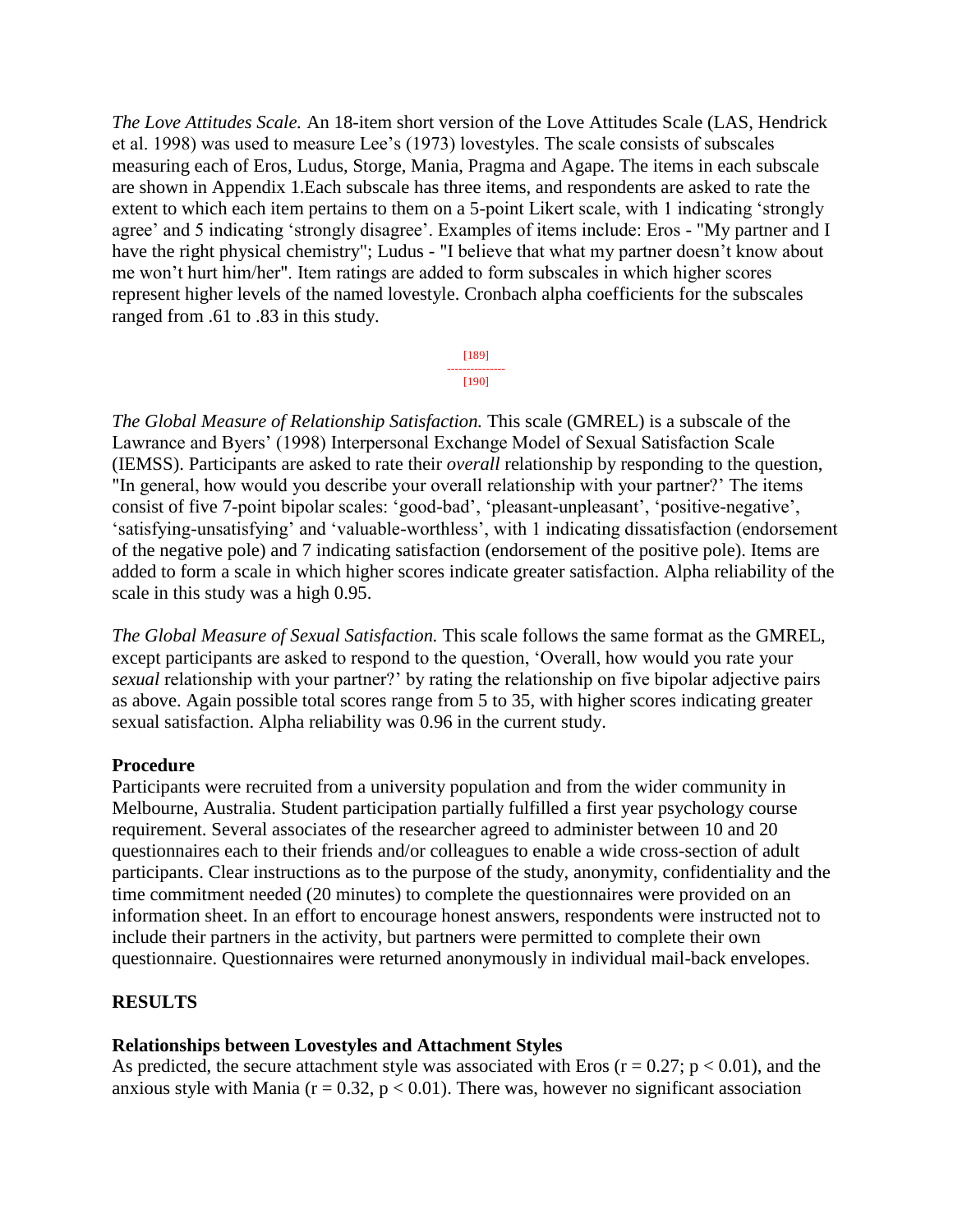between avoidant attachment and Ludus, or between secure attachment and Agape. The only other significant correlation between the attachment styles and the lovestyles was a negative correlation between the avoidant style and Eros ( $r = -0.29$ ,  $p < 0.01$ ).

#### [190] --------------- [191]

When attachment style was assessed through the participants nominating the love style which best described them, 70% nominated the secure style, and 10% each the anxious and avoidant styles. Another 10% nominated love schemas not theorized as relating to attachment (fickle, casual or uninterested). When the three attachment groups (secure, anxious and avoidant) were compared with respect to scores on the lovestyle measures, securely nominating individuals scored significantly higher on Eros than anxious or avoidant individuals ( $F(2,86) = 4.01$ ,  $p <$ 0.05); avoidant individuals scored significantly higher than securely or anxiously attached on Ludus ( $F(2,86) = 5.33$ ,  $p < 0.01$ ), and anxiously attached scored significantly higher than secure or avoidant individuals on Mania ( $F(2,86) = 7.64$ ,  $p < 0.01$ ). The attachment groups did not differ significantly on Agape, Storge or Pragma. Thus, measuring attachment style in this categorical manner as opposed to scores on the separate styles gave further support to postulated attachmentlovestyle links, in particular uncovering the avoidant-Ludus link not apparent in previous analyses.

The relationships within the set of lovestyle variables were not strong (as expected, given they are conceptualized as separate factors), and indeed only three of the 15 correlations were significant at  $p < 0.01$ . These were the positive correlations between Agape and three other lovestyles: Eros (r = 0.28, p < 0.01), Storge (r = 0.27, p < 0.01) and Mania (r = 0.32, p < 0.01).

Among the attachment styles, secure and anxious/resistant styles were not associated, however the scores on secure and avoidant style measures were strongly negatively correlated  $(r = -0.62,$  $p < 0.001$ ).

## **Predictors of Sexual Satisfaction and Relationship Satisfaction by Lovestyles and Attachment Styles**

Prior to regression analyses to predict relationship satisfaction and sexual satisfaction, correlations between the love variables (lovestyles and attachment styles) and the satisfaction variables were determined. Relationship satisfaction was significantly correlated with sexual satisfaction (r = 0.72, p < 0.001), anxious attachment (r = -0.22, p < 0.05), avoidant attachment (r  $= -0.32$ ,  $p < 0.01$ ), Eros (r = 0.75, p < 0.001), Ludus (r = -0.35, p < 0.001), Storge (r = 0.26, p < 0.01) and Agape ( $r = 0.27$ ,  $p < 0.01$ ). Variables significantly related to sexual satisfaction were Eros (r= 0.67, p < .001), avoidant attachment (r = -0.19, p < 0.05), and Ludus (r = -0.23, p < 0.05).

When attachment styles were measured categorically as described previously, the securely attached group were significantly higher on both relationship satisfaction and sexual satisfaction than the anxiously or avoidantly attached groups ( $F(2,86) = 4.27$ ,  $p < 0.05$ ;  $F(2,86) = 3.46$ ,  $p <$ 0.05 respectively).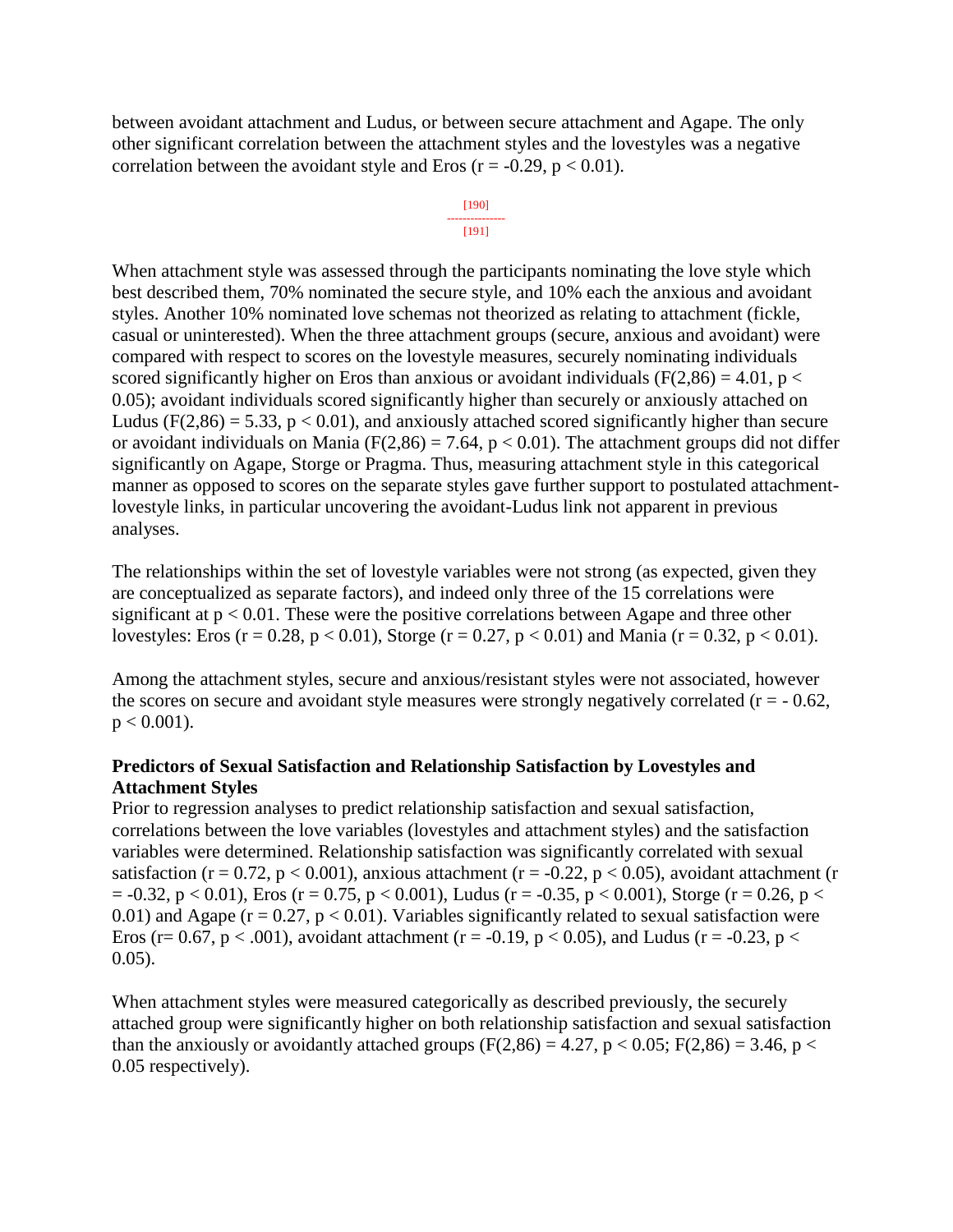[192]

The next series of analyses were designed to determine which of the attachment style and lovestyle variables predicted sexual satisfaction and relationship satisfaction, respectively. The sample  $(N = 111)$  was considered large enough to carry out a standard multiple regression using 10 independent and one dependent variable. Table 1 displays the Beta weights, F values and Adjusted  $\mathbb{R}^2$  figures for the simple regressions predicting sexual satisfaction and relationship satisfaction.

The three attachment variable ratings and the six lovestyle variable ratings were first regressed against sexual satisfaction. This produced a significant regression equation accounting for 47 % of the variance. The Eros subscale was the only variable that independently contributed significantly to the sexual satisfaction score. The second regression assessed the prediction of relationship satisfaction via the attachment and lovestyle variables without including sexual satisfaction. This regression shows that relationship satisfaction was significantly predicted, 67 % of the variance being accounted for. Eros was the only positive predictor and Avoidant attachment, Ludus Pragma and Mania were negative predictors.

| <b>Variable</b>                      | <b>Predicting Sexual</b><br><b>Satisfaction</b><br><b>Standardized Beta</b> | <b>Predicting Relationship</b><br>Satisfaction (1)<br><b>Standardized Beta</b> | <b>Predicting Relationship</b><br>Satisfaction (2)<br><b>Standardized Beta</b> |
|--------------------------------------|-----------------------------------------------------------------------------|--------------------------------------------------------------------------------|--------------------------------------------------------------------------------|
| <b>Secure</b>                        | $-0.03$                                                                     | $-0.14$                                                                        | $-0.13$                                                                        |
| <b>Anxious</b>                       | 0.04                                                                        | 0.03                                                                           | $-0.04$                                                                        |
| <b>Avoidant</b>                      | $-0.03$                                                                     | $-0.16*$                                                                       | $-0.15*$                                                                       |
| <b>Eros</b>                          | $0.68***$                                                                   | $0.67***$                                                                      | $0.42***$                                                                      |
| Ludos                                | $-0.08$                                                                     | $-0.15*$                                                                       | $-0.12*$                                                                       |
| <b>Storge</b>                        | 0.05                                                                        | 0.10                                                                           | 0.09                                                                           |
| Pragma                               | $-0.12$                                                                     | $-0.14*$                                                                       | $-0.10$                                                                        |
| Mania                                | 0.03                                                                        | $-0.17*$                                                                       | $-0.18**$                                                                      |
| <b>Agape</b>                         | $-0.02$                                                                     | 0.13                                                                           | $0.14*$                                                                        |
| <b>Sexual</b><br><b>Satisfaction</b> |                                                                             |                                                                                | $0.37***$                                                                      |
| F                                    | 9.83***                                                                     | 21.72***                                                                       | 27.25***                                                                       |
| df                                   | 9,98                                                                        | 9,98                                                                           | 10, 97                                                                         |
| Adjusted $\mathbb{R}^2$              | 0.47                                                                        | 0.67                                                                           | 0.74                                                                           |

**Table 1.** Multiple Regressions Predicting Sexual Satisfaction and Relationship Satisfaction

**Note.** \*p< .05; \*\*p< .01; p< .001.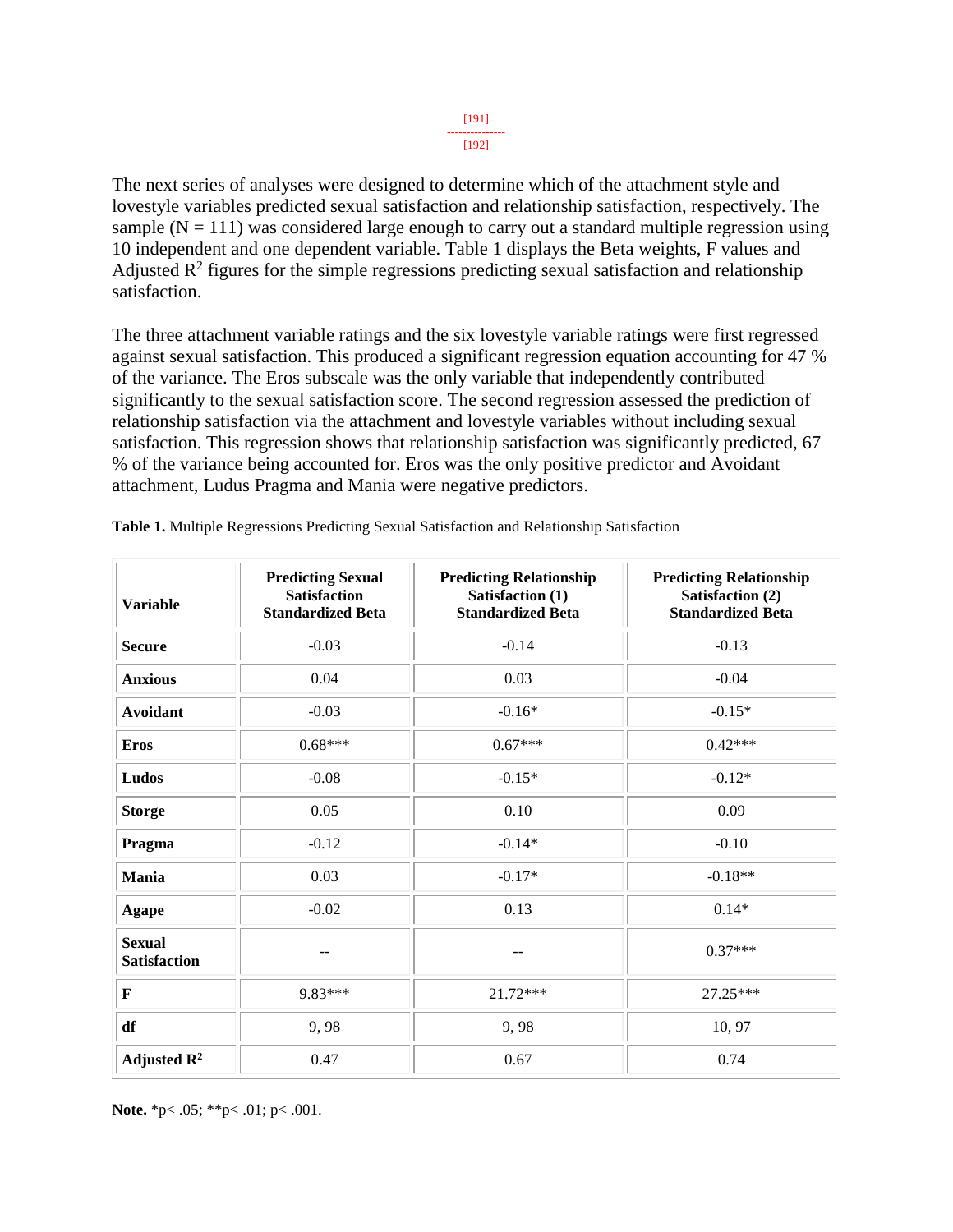[193]

An additional regression was performed using the attachment style and lovestyle variables as well as sexual satisfaction ratings against relationship satisfaction. The regression analysis was again significant, accounting for 74 % of the variance in relationship satisfaction. Addition of sexual satisfaction improved prediction by 7% and slightly altered the pattern of significant predictors emanating from the attachment and lovestyle variables. Eros remained a positive predictor. Agape also reached significance as a positive predictor. Ludus, Mania and Avoidant attachment remained negative predictors, but Pragma did not. Sexual satisfaction itself was a strong significant positive predictor of relationship satisfaction.

To test whether sexual satisfaction acted as a mediator between the set of attachment/lovestyle variables and relationship satisfaction, a more sophisticated analysis was set up following the strategies set out by Baron and Kenny (1986). These researchers, in their conceptualization of the meaning of mediator variables (as opposed to moderator variables) note that multiple regression is not applicable in a mediational model if the dependent variable predicts the mediator. Relationship satisfaction, the dependent variable in this case, has been found to predict sexual satisfaction, the mediator, in a number of studies (Byers et al. 1998; McCabe 1999). Furthermore, a set of conditions must be met in such a model. Firstly, the independent variable (e.g a lovestyle) must relate to the mediator, and both the independent variable and the mediator should be related to the dependent variable. The effect of the mediator can be seen by comparing, the regression of the dependent variable on the independent variable and the regression of the dependent variable on both the independent variable and the mediator. When the mediator is controlled, the independent variable should have less effect on the dependent variable directly (Baron and Kenny). In this way, both the direct effect of a lovestyle or attachment style on relationship satisfaction and the indirect effect of the particular style through sexual satisfaction on relationship satisfaction can be found.

The Eros and Ludus lovestyles, along with the Avoidant (skittish) attachment style met the above criteria, as assessed by the significant correlations between these three variables and both sexual satisfaction and relationship satisfaction (see above). Therefore, regression analyses were performed to test whether sexual satisfaction mediated the relation between these variables and relationship satisfaction. Table 2 summarizes these analyses. In each case, the independent variable did have less effect when sexual satisfaction was included in the regression (See beta weights in Table 2).

> [193] --------------- [194]

**Table 2.** Regression Analyses Testing a Mediation Model

| <b>Variables Entered</b> | Beta | df |  | <b>Adjusted</b><br>D2<br>v |
|--------------------------|------|----|--|----------------------------|
|--------------------------|------|----|--|----------------------------|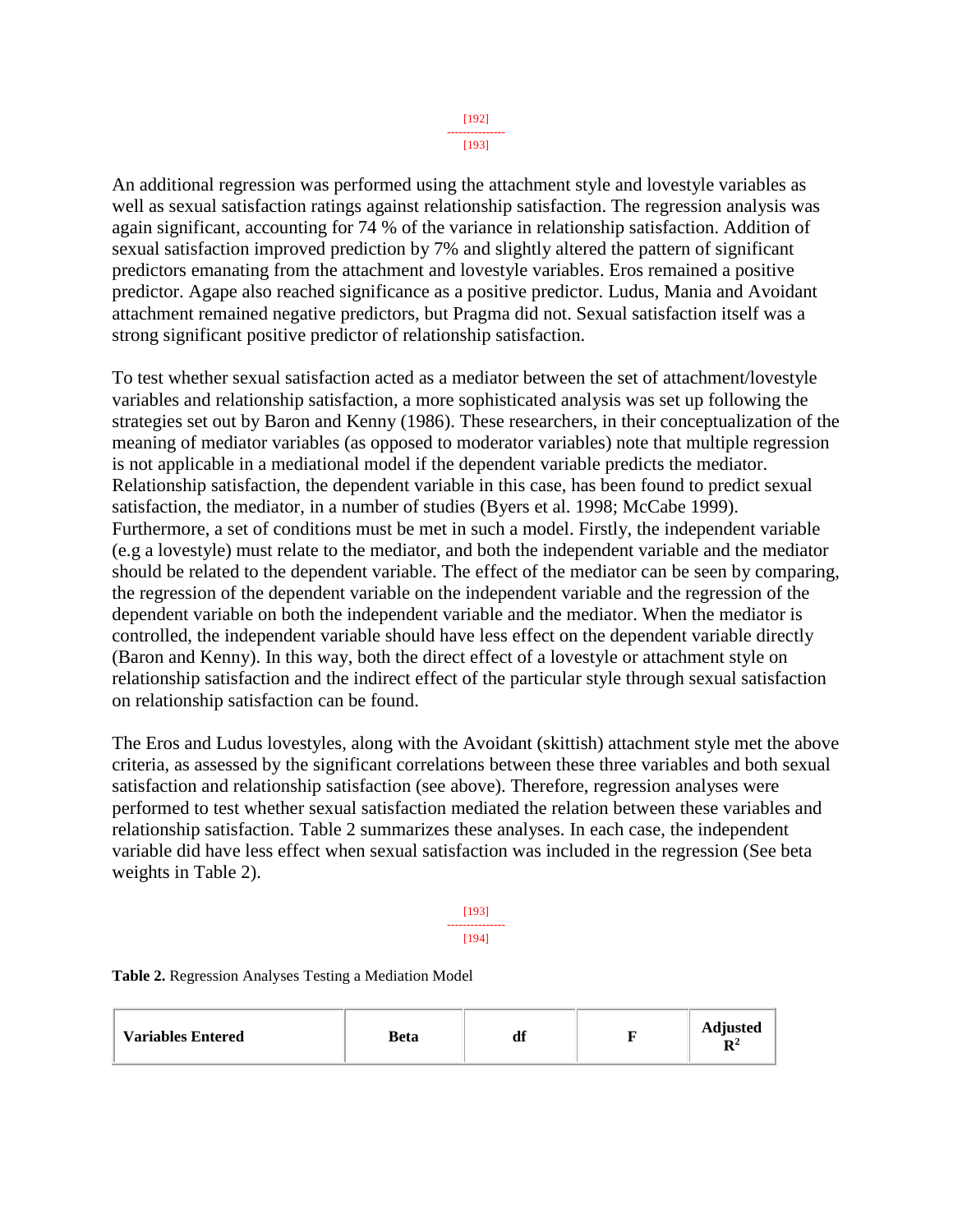| <b>Relationship Satisfaction on</b><br><b>Sexual Satisfaction</b> | $.72***$  | 1,106  | 115.62**  | .52 |
|-------------------------------------------------------------------|-----------|--------|-----------|-----|
|                                                                   |           |        |           |     |
| <b>Sexual Satisfaction on Eros</b>                                | $.67***$  | 1,106  | 88.42***  | .45 |
| <b>Relationship Satisfaction on</b><br><b>Eros</b>                | $.75***$  | 1,106  | 135.45*** | .56 |
| <b>Relationship Satisfaction on</b><br><b>Sexual Satisfaction</b> | $.40***$  | 2, 105 | 96.44***  | .64 |
| <b>Eros</b>                                                       | $.48***$  | 2, 105 | 96.44***  | .64 |
|                                                                   |           |        |           |     |
| <b>Sexual Satisfaction on Ludus</b>                               | $-.23*$   | 1,106  | 5.95**    | .04 |
| <b>Relationship Satisfaction on</b><br>Ludus                      | $-.35***$ | 1,106  | 14.89***  | .16 |
| <b>Relationship Satisfaction on</b><br><b>Sexual Satisfaction</b> | $.68***$  | 2, 105 | 66.18***  | .55 |
| Ludus                                                             | $-.20***$ | 2, 105 | 66.18***  | .55 |
|                                                                   |           |        |           |     |
| <b>Sexual Satisfaction on</b><br><b>Avoidant</b>                  | $-.19*$   | 1,106  | $4.16*$   | .03 |
| <b>Relationship Satisfaction on</b><br><b>Avoidant</b>            | $-.31**$  | 1,106  | $12.01**$ | .09 |
| <b>Relationship Satisfaction on</b><br><b>Sexual Satisfaction</b> | $.69***$  | 2, 105 | 65.45***  | .55 |
| <b>Avoidant</b>                                                   | $-.19**$  | 2, 105 | 65.45***  | .55 |

**Notes.** Values are standardized beta weights. The independent variables were Eros, Ludus and Avoidant; the mediator was Sexual Satisfaction; and the dependent variable was Relationship Satisfaction. \* p < .05; \*\* p < .01; \*\*\* p < .001.

> [194] --------------- [195]

The first regression (Relatsat on Sexsat) showed sexual satisfaction was a significant predictor of relationship satisfaction. The next set of regressions showed that Eros was a significant predictor of sexual satisfaction and relationship satisfaction. Finally in this set, relationship satisfaction was regressed on sexual satisfaction and Eros, indicating this lovestyle had a direct positive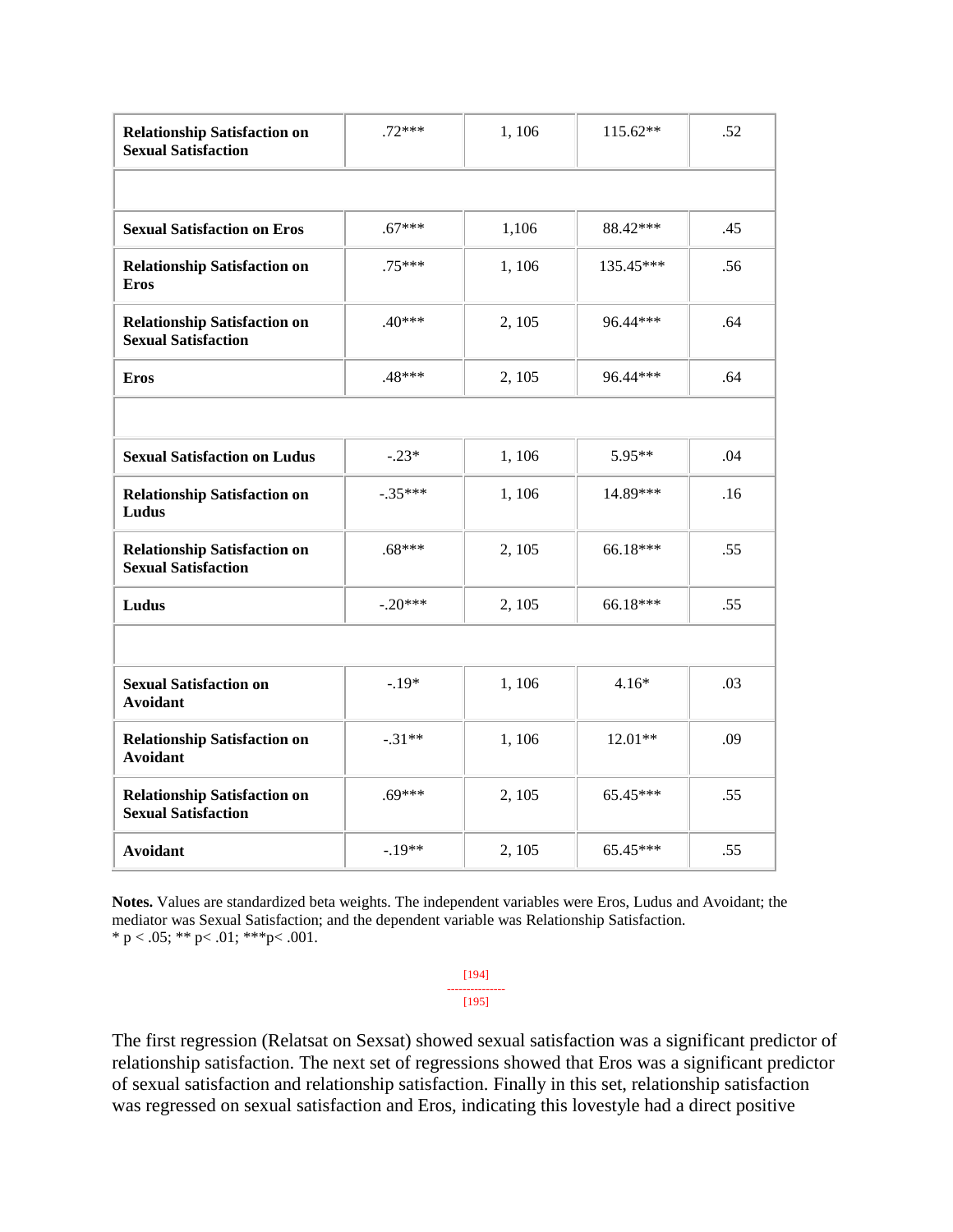effect on relationship satisfaction and an indirect positive effect on relationship satisfaction through its effect on sexual satisfaction.

The next two sets of regressions followed the same pattern. Results indicated that both the Ludus lovestyle and avoidant (skittish) attachment style had direct negative effects on relationship satisfaction and indirect negative effects on relationship satisfaction via sexual satisfaction. Figure 2 illustrates these relationships (Figure 2 shows significant beta weights only).



**Figure 2.** The Direct and Indirect Association Between Styles and Relationship Satisfaction.

## **DISCUSSION**

Predictions concerning the relationships between attachment styles and love styles were mostly supported. As expected, secure attachment correlated with Eros, a finding consistent with that of Levy and Davis (1988), who note that inherent in these styles is the capacity to form intimate, committed attachments. Contrary to expectations, secure attachment was not positively associated with Agape**.** Shaver and Hazan and Shaver (1988) also did not find a correlation between Agape and secure attachment and suggest the self-sacrifice described as characteristic of Agape is more extreme than the caregiving aspects of Eros. It has an anxious quality not commensurate with secure attachment. In our study, Agape appeared to involve a complex mix of Eros, Mania and Storge. The relationships with Eros and Storge fit predictions from Lee's theory that Agape effectively combines these two styles, but the relationship with Mania does not. Interestingly, Hendrick and Hendrick (1989) also found Agape to be correlated with Mania, supporting the notion that both styles involve a level of intensity that has something of an obsessive or overly concerned element. Nevertheless, Agape was not associated with the anxious/resistant attachment style, so this 'anxious' element of Agape may be quite small in comparison with its more stable caring characteristics.

Results of the present study highlight the empirical overlap between the anxious/resistant or 'clingy' attachment style and the Mania lovestyle, as these variables are significantly correlated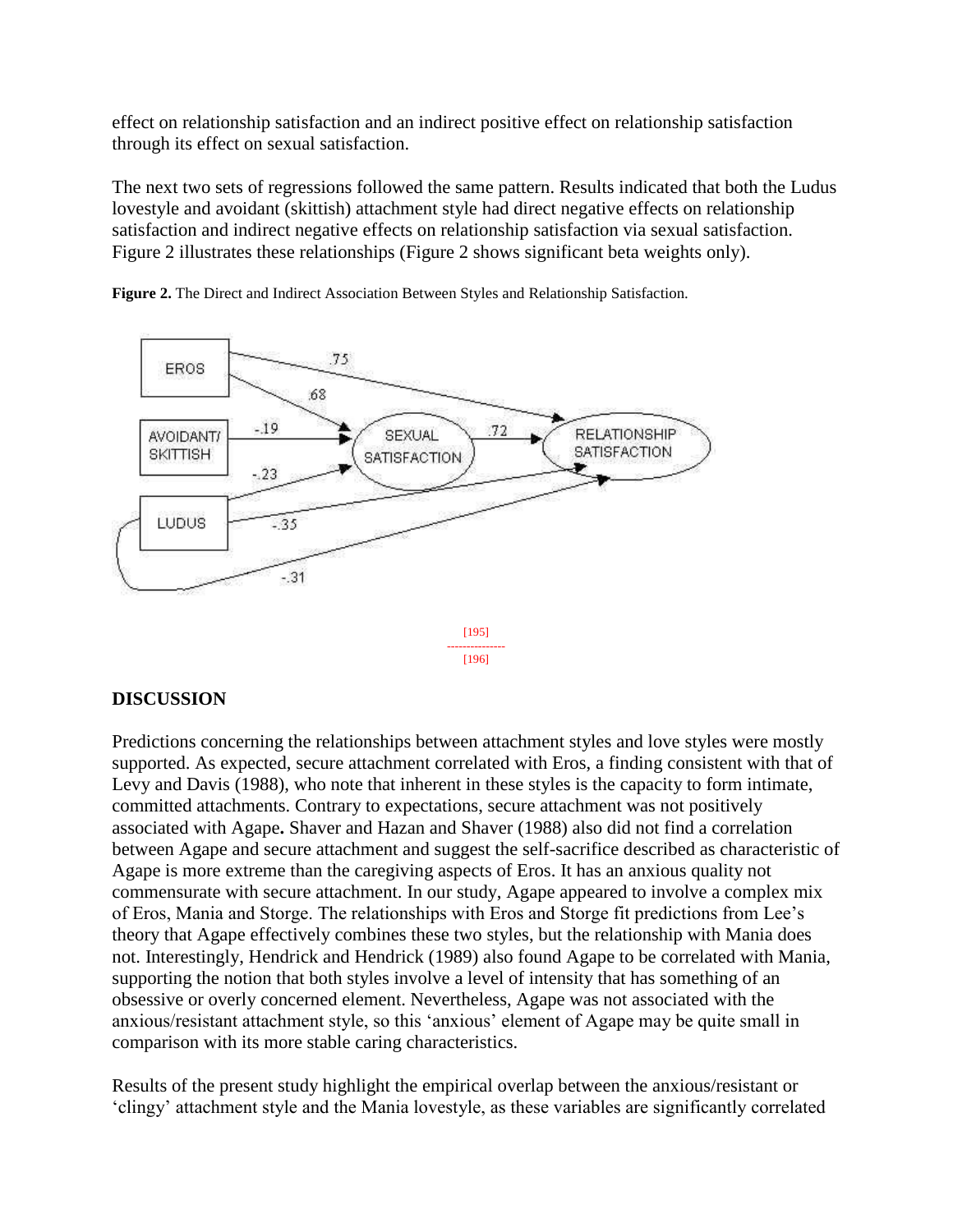(Shaver and Hazan 1988; Hendrick and Hendrick 1989; Levy and Davis 1988). This overlap is further supported by the correlation between Mania and Agape, which, as discussed previously, could suggest a level of obsessionality in the provision of nurturance in relationships – driven perhaps by fear of abandonment. Levy and Davis (1988) concluded that the styles of Mania and anxious/resistant, while overlapping, still contributed unique elements to the conceptualization of love, with the anxiously attached individual reflecting more of a pathological desire to merge with another than is necessarily reflected in the Mania lovestyle. This idea is supported by the relatively weak correlation found between these styles in the present study.

The expected negative correlation between scores on secure attachment and Ludus scores was not found, as it had been in the studies of Shaver and Hazan (1988) and Levy and Davis (1988). Neither was Ludus positively correlated with avoidant attachment scores (Levy and Davis 1988). However, using a different approach to the attachment scale and categorizing individuals into one of secure, anxious or avoidant groups did uncover a relationship between Ludus and attachment. Those individuals who described themselves as mainly avoidant in style scored higher on Ludus than the other two groups. Lee (1998) describes ludic lovers as 'carefree', recovering quickly from broken involvements and with little expectation of longevity in relationships. In this sense of being relatively uncommitted to relationships, they resemble the avoidantly attached and differ from the committed Eros types. Ludic lovers are not, however, described as having a negative view of themselves, in contrast to avoidant lovers. Further research into the precise elements of each style captured by their respective measures may help shed further light on the nature of this lovestyle and its correlates. It is possible that the Ludic style may be, for some individuals at least, related as much to life stage as to more permanent personality traits. For example individuals who have recently been involved in a relationship break up, or who are at a life stage where they feel unable to commit because of job or financial pressure, may temporarily take on a ludic style, but be capable, in different circumstances, or more committed and mature relationships.

> [196] --------------- [197]

In summary, our findings corroborate the notion that adult attachment styles and lovestyles are to some extent conceptually overlapping, but the weak correlations suggest that each of these models offers something relatively independent in their conceptualizations of ways of loving. Exploring links between these concepts and broader relationship variables (such as relationship satisfaction) is a next step in the understanding love and attachment styles, and it is to these results that we now turn.

The major aim of the study was to analyze the associations between relationship satisfaction, sexual satisfaction and the love variables. As predicted and consistent with prior research (Davis and Latty-Mann 1987; Frazier and Esterly 1990; Morrow, Clark and Brock 1995) the Eros and Agape lovestyles were positively associated with relationship satisfaction, while Ludus and avoidant attachment were negative correlates. Simple regressions also showed Eros, Agape, Ludus and avoidant attachment to consistently predict relationship satisfaction whether or not sexual satisfaction was included as a predictor variable. Morrow et al. (1995) propose that people who endorse Eros and Agape lovestyles may employ relationship-nurturing behaviors that influence the quality of their relationships. Conversely, Ludus and avoidant attachment styles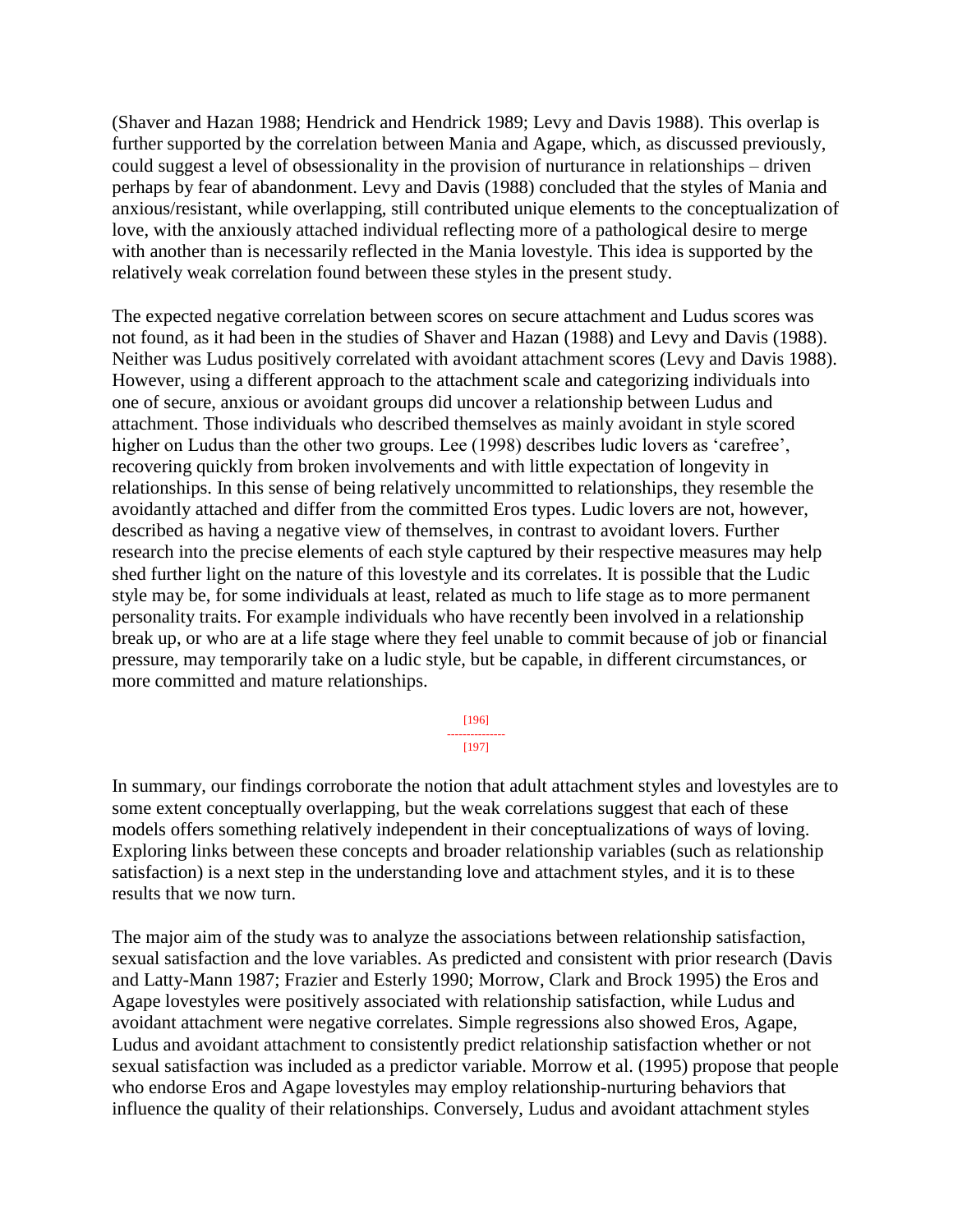discourage the forming of genuine intimacy, leaving little wonder that satisfaction in relationships is low.

One initially surprising result was that secure attachment scores did not correlate with nor predict relationship satisfaction. This may be because the variance for secure attachment is low. According to Hatfield and Rapson (1996) and Hazan and Shaver (1987) most people tend to report high scores on secure attachment, and this was indeed the case with the current study. The wording of the secure attachment description is more socially desirable than that of the insecure types. Alternatively, as secure attachment is characterized by an ability and desire to commit to an intimate relationship, it may be that secure types, having made a commitment to a partner remain in the relationship despite dissatisfaction. This latter suggestion does not square particularly well with our data. Categorizing individuals (as opposed to scoring them) on secure attachment did lead to the finding that the securely attached group was more satisfied with their relationships, generally and sexually, than the anxious or avoidantly attached groups.

Multiple regression analyses showed Eros was the only significant predictor of sexual satisfaction. The strong positive effect of this lovestyle on sexual satisfaction is consistent with the findings of Groti and Frieze (1998) and with qualities of reciprocal love and sexual idealism found by Haavio-Mannila and Kontula (1997) to promote sexual satisfaction. The remaining styles may interact with other variables, such as stress, fatigue and emotional states, which McCabe (1999) postulated as impacting sexual satisfaction.

#### [197] --------------- [198]

A key feature of the present study was to determine whether sexual satisfaction has a mediator role between particular styles and relationship satisfaction. The mediational model regressions showed that the Eros lovestyle had a direct positive effect on relationship satisfaction and an indirect positive effect on relational satisfaction via sexual satisfaction, while Ludus and avoidant attachment both exhibited direct negative effects on relationship satisfaction, and indirect negative effects on relationship satisfaction via sexual satisfaction.

Sex appears to play an integral part in the development of a satisfying relationship for the Eros lover. Conversely, the permissive and casual attitude to sex found to accompany the both avoidant attachment style (Hazan and Shaver 1988) and the Ludus lovestyle (Hendrick and Hendrick 1987) is not, as results would indicate, conducive to satisfying sex.

One limitation of this study is that it is cross-sectional in nature. The dynamics of relationship satisfaction have been found to change across time (Kirkpatrick and Davis 1994; Grote and Frieze 1998). Longitudinal studies tracing correlates of satisfaction during various stages of a relationship would be of interest, as would the developmental/ life stage monitoring of both attachment and lovestyles. Nevertheless, the current study has been successful in providing further support for the role of attitudes and beliefs about love in individuals' perceptions of sexual satisfaction and the overall quality of their relationships. The commonalities and unique contributions of both lovestyle and attachment theory were demonstrated, illuminating the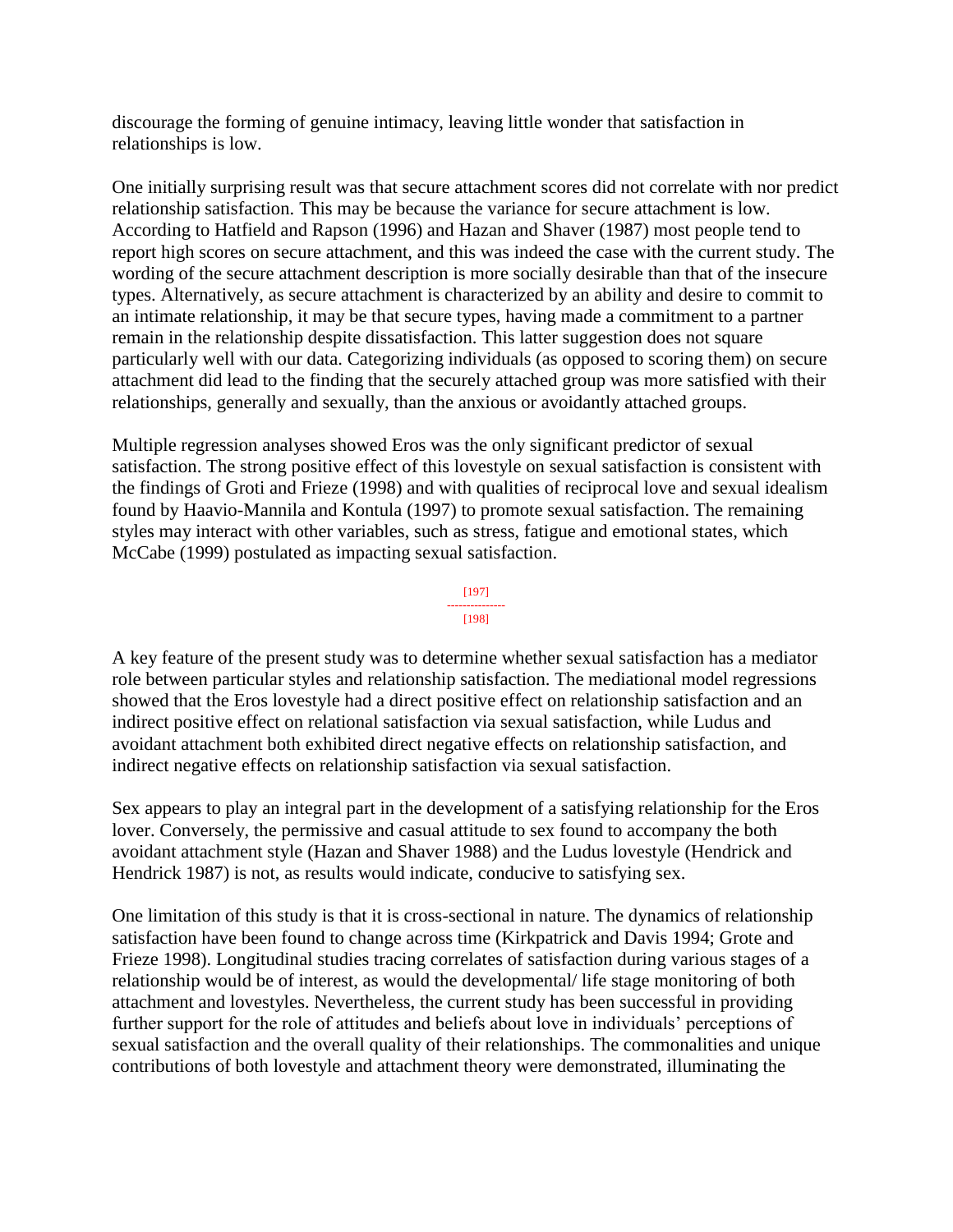potential for theoretical integration of the attachment styles and lovestyles perspectives in relationship research.

Love and relationships are an integral part of the human experience, deserving of scientific attention. As evidenced in this study, a successful relationship requires more than love alone. A more complete picture of what constitutes satisfaction in romantic relationships requires future research to be approached with the passion of Eros and the realism of Pragma. A definitive answer may never be reached, but as with the Ludus approach to love, the thrill may be in the search.

## **NOTES**

**1.** Please address correspondence to: Professor Susan Moore, School of Social and Behavioral Sciences, Mail 24, Swinburne University of Technology, P.O. Box 218, Hawthorn, Victoria, Australia, 3122. E-mail: [smoore@swin.edu.au](mailto:smoore@swin.edu.au)

> [198] --------------- [199]

## **APPENDIX**

## **Key items from the Love Schemas Scale and the Love Attitudes Scale**

*The Love Schemas Scale* (Attachment Styles) ( Singelis et al. 1995):

## **Secure Attachment Item (Secure)**

I am comfortable with closeness and/or independence: I find it easy to get close to others and am comfortable depending on them and having them depend on me. I don't often worry about being abandoned or about somebody getting too close to me.

## **Anxious Attachment Item (Clingy)**

I need a great deal of closeness: I find that others are reluctant to get as close as I would like. I often worry that my partner doesn't really love me or want to stay with me. I want to merge completely with another person, and this desire sometimes scares people away.

## **Avoidant Attachment Item (Skittish)**

I need a great deal of independence: I am somewhat uncomfortable being close to others; I find it difficult to trust them completely, difficult to allow myself to depend on them. I am nervous when anyone gets too close, and often, love partners want me to be more intimate than I feel comfortable being.

*The Love Attitudes Scale* (Lovestyles) (Hendrick et al. 1998):

## **Eros Items**

My partner and I have the right physical "chemistry."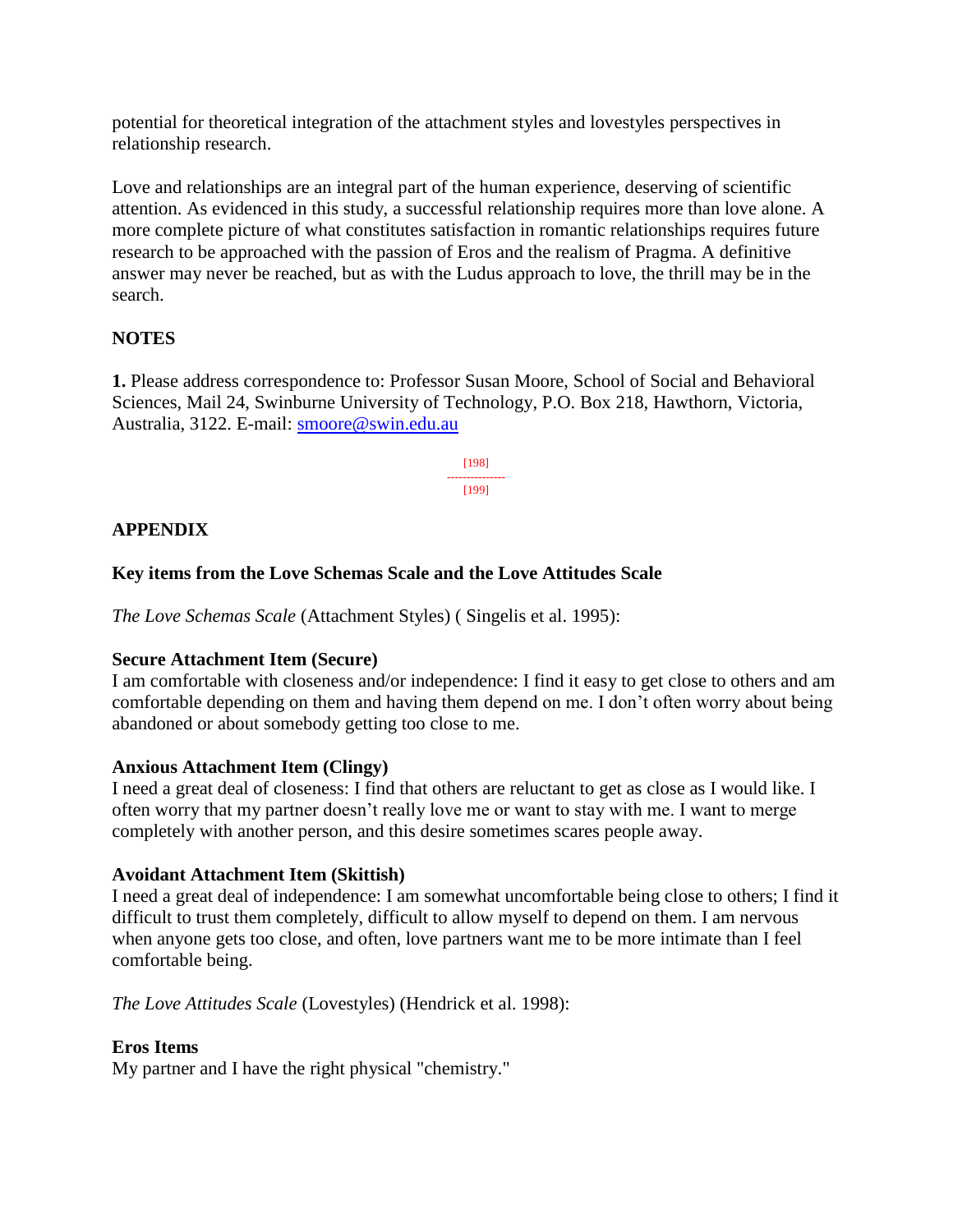I feel that my partner and I were meant for each other. My partner fits my ideal standards of physical beauty/handsomeness.

> [199] --------------- [200]

### **Ludus Items**

I believe that what my partner doesn't know about me wont hurt him/her. I have sometimes had to keep my partner from finding out about other lovers. My partner would get upset if he she knew about some of the things I've done with other people.

#### **Storge Items**

Our love is the best kind because it grew out of a long friendship. Our friendship merged gradually into love over time. Our love relationship is the most satisfying because it developed from a good friendship.

### **Pragma Items**

A main consideration in choosing my partner was how he/she would reflect on my family. An important factor in choosing my partner was whether he/she would be a good parent. One consideration in choosing my partner was how he/she would reflect on my career.

#### **Mania Items**

When my partner doesn't pay attention to me I feel sick all over. I cannot relax if I suspect that my partner is with someone else. If my partner ignores me for awhile, I sometimes do stupid things to try to get his/her attention back.

### **Agape Items**

I would rather suffer myself than let my partner suffer. I cannot be happy unless I place my partner's happiness before my own. I would endure all things for the sake of my partner.

> [200] --------------- [201]

### **REFERENCES**

Ainsworth, M. D. S., M. C. Blehar, E. Waters and S. Wall. 1978. "*Patterns of Attachment: A Psychological Study of the Strange Situation."* Hillside, NJ: Erlbaum.

Baron, R. M., and D. A. Kenny. 1986. "The Moderator-Mediator Variable Distinction in Social Psychological Research: Conceptual, Strategic and Statistical Considerations." *Journal of Personality and Social Psychology,* 51:1173-1182.

Bowlby, J. 1969. *Attachment and Loss: Vol. 1.Attachment.* New York: Basic Books.

Bowlby, J. 1979. *The Making and Breaking of Affectional Bonds.* London: Tavistock.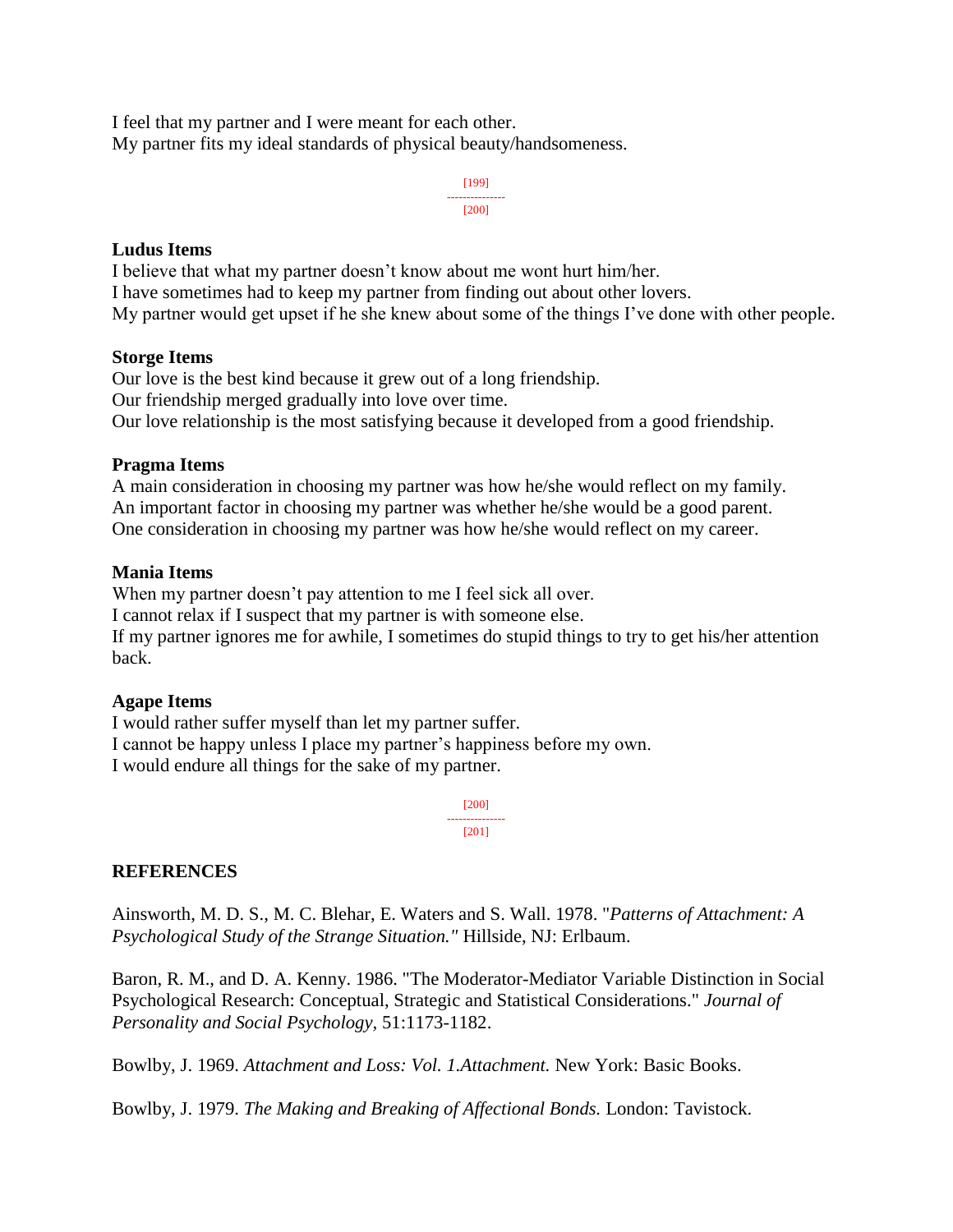Byers, E. S., S. Demmons and K. Lawrance. 1998. "Sexual Satisfaction within Dating Relationships: A Test of the Interpersonal Exchange Model of Sexual Satisfaction." *Journal of Social and Personal Relationships,* 15:257-267.

Collins, N. L. and S. J. Read. 1990. "Adult Attachment, Working Models, and Relationship Quality in Dating Couples." *Journal of Personality and Social Psychology,* 58:644-663.

Contreras, R., S. S. Hendrick and C. Hendrick. 1996. "Perspectives on Marital Love and Satisfaction in Mexican American and Anglo-American Couples." *Journal of Counseling and Development,* 74:408-414.

Davis, K. E. and H. Latty-Mann 1987. "Lovestyles and Relationship Quality: A Contribution to Validation." *Journal of Social and Personal Relationships,* 4:409-428.

Frazier, P. A. and E. Esterly. 1990. "Correlates of Relationship Beliefs: Gender, Relationship Experience and Relationship Satisfaction." *Journal of Social and Personal Relationships,* 7:331- 352.

Grote, N. K. and I. H. Frieze. 1998. "Remembrance of Things Past: Perceptions of Marital Love from its Beginnings to the Present." *Journal of Social and Personal Relationships,* 15:91-109.

Haavio-Mannila, E. and O. Kontula. 1997. "Correlates of Increased Sexual Satisfaction." *Archives of Sexual Behavior,* 26:399-419.

#### [201] --------------- [202]

Hatfield, E. and R. L. Rapson. 1996. *Love and Sex: Cross-cultural Perspectives*. Massachusetts:Allyn and Bacon.

Hazan, C. and P. Shaver 1987. "Romantic Love Conceptualized as an Attachment Process." *Journal of Personality and Social Psychology, 52*: 511-524.

Hendrick, C. and S. Hendrick. 1986. "A Theory and Method of Love." *Journal of Personality and Social Psychology,* 50:392-402.

Hendrick, S. S. and C. Hendrick. 1987. "Love and Sexual Attitudes, Self-disclosure and Sensation-seeking." *Journal of Social and Personal relationships,* 4:281-297.

Hendrick, C. and S. Hendrick. 1989. "Research on Love: Does it Measure up?" *Journal of Personality and Social Psychology,* 56:784-794.

Keelan, J. P. R., K. L. Dion and K. K. Dion. 1994. "Attachment Style and Heterosexual Relationships among Young Adults: A Short-term Panel Study." *Journal of Social and Personal Relationships,* 11:201-214.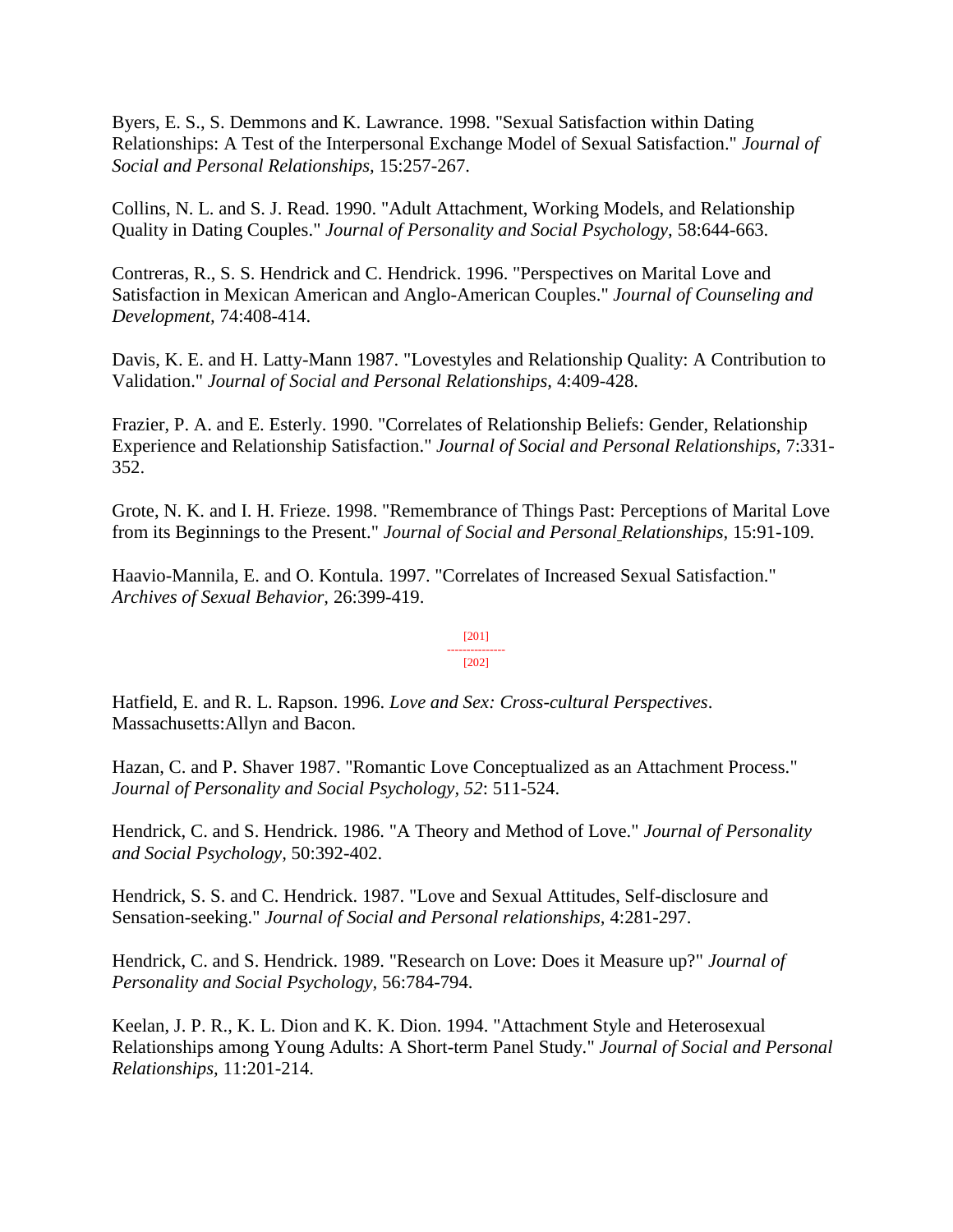Kirkpatrick, L. A. and K. E. Davis 1994. "Attachment Style, Gender, and Relationship Stability: A Longitudinal Analysis."*Journal of Personality and Social Psychology,* 66:502-512.

Kobak, R. R., and A. Sceery. 1988. "Attachment in Late Adolescence: Working Models, Affect Regulation, and Representations of Self and Others." *Child Development,* 59:135-146.

Lawrance, K. and E. S. Byers 1998. "Interpersonal Exchange Model of Sexual Satisfaction Questionnaire." In C.M. Davis, W. L. Yarber, R. Bauserman, G.Schreer, and S. L. Davis (Eds.), *Handbook of Sexuality-Related Measures: A Compendium* 2nd ed. Pp. 514-521. Thousand Oaks, CA: Sage.

Lee, J. A. 1973. *The Colors of Love: An Exploration of the Ways of Loving*. Ontario, Canada: New Press.

Lee, J. A. 1998. "Ideologies of Lovestyle and Sexstyle." In V. C. deMunck (Ed.), *Romantic Love and Sexual Behavior: Perspectives From the Social Sciences*. pp.33-76. Westernport, Connecticut: Praeger.

> [202] --------------- [203]

Levy, M. B. and E. D. Keith. 1988. "Lovestyles and Attachment Styles Compared: Their Relations to each other and to various Relationship Characteristics." *Journal of Social and Personal Relationships,* 5:439-471.

Main, M., N. Kaplan and J. Cassidy. 1985. "Security in Infancy, Childhood and Adulthood: A Move to the Level of Representation." In I. Bretherton and E. Waters (Eds.), *Growing Points in Attachment Theory and Research. Monographs for Research in Child Development,* 50:66-104.

Mallandain, I. and M. F. Davies. 1994. "The Colors of Love: Personality Correlates of Lovestyles." *Personality and Individual Differences,* 17:557-560.

McCabe, M. P. 1999. "The Interrelationship between Intimacy, Relationship Functioning, and Sexuality among Men and Women in Committed Relationships." *Canadian Journal of Human Sexuality,* 8:31-38.

Mikulincer, M. and O. Nachshon. 1991. "Attachment Styles and Patterns of Self-Disclosure." *Journal of Personality and Social Psychology,* 61:321-331.

Morrow, G. D., E. M. Clark and K. F. Brock. 1995. "Individual and Partner Lovestyles: Implications for the Quality of Romantic Relationships." *Journal of Social and Personal Relationships,* 12:363-387.

Pistole, M. C. 1994. "Adult Attachment Styles: Some Thoughts on Closeness-Distance Struggles." *Family Process,* 33:147-159.